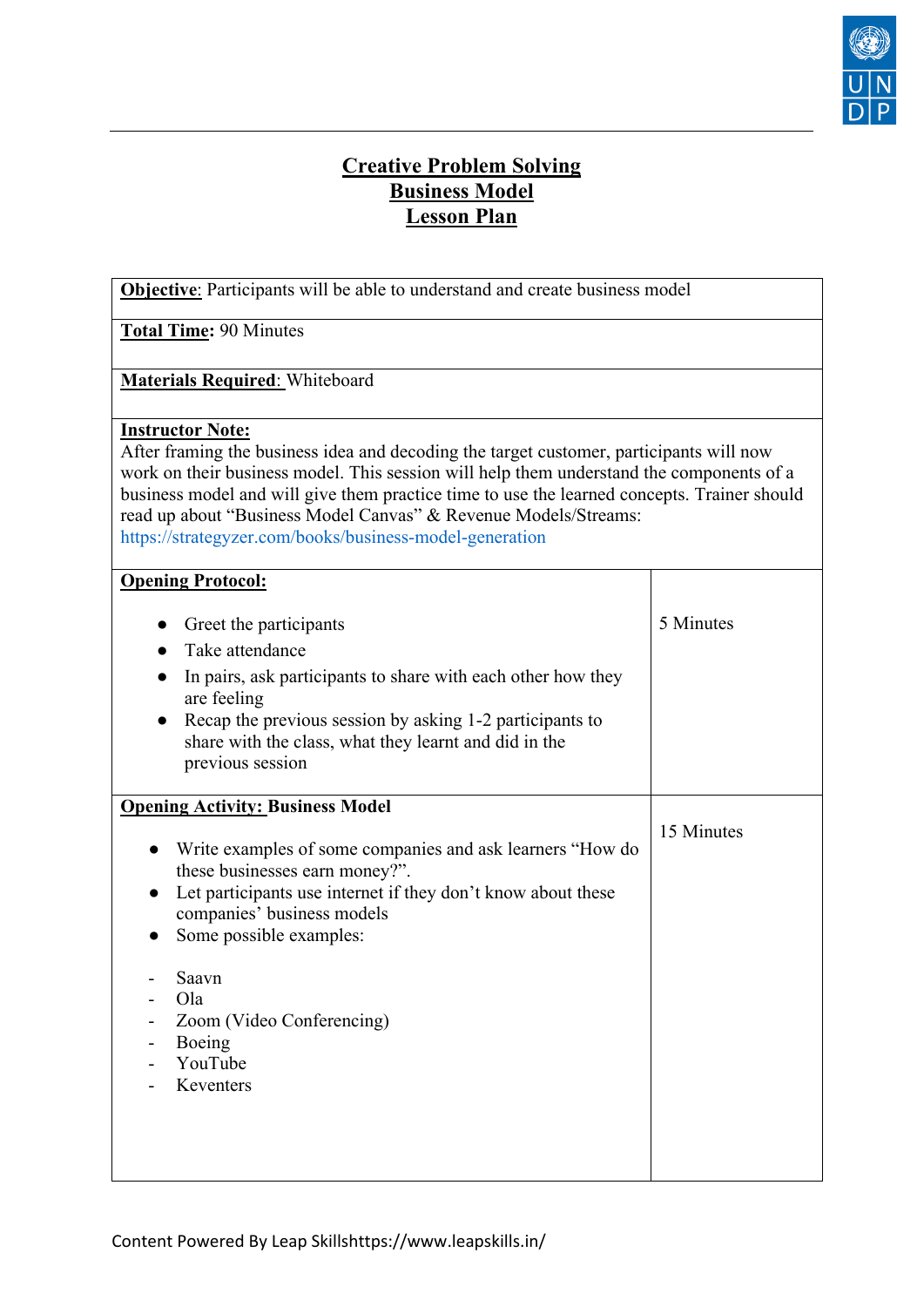| <b>Concept Discussion</b>                                                                                                                                                                                                                                                                                                                                                                                                                                                                                                                                                                                                                                                                                                                                                                                                                                                                                                                                                                                                                                                                                                                                                                                                                                                                                                                                                                                                                                                                                                                                                                                                                                                                                                                                                                                                                                                                      | <b>20 Minutes</b> |
|------------------------------------------------------------------------------------------------------------------------------------------------------------------------------------------------------------------------------------------------------------------------------------------------------------------------------------------------------------------------------------------------------------------------------------------------------------------------------------------------------------------------------------------------------------------------------------------------------------------------------------------------------------------------------------------------------------------------------------------------------------------------------------------------------------------------------------------------------------------------------------------------------------------------------------------------------------------------------------------------------------------------------------------------------------------------------------------------------------------------------------------------------------------------------------------------------------------------------------------------------------------------------------------------------------------------------------------------------------------------------------------------------------------------------------------------------------------------------------------------------------------------------------------------------------------------------------------------------------------------------------------------------------------------------------------------------------------------------------------------------------------------------------------------------------------------------------------------------------------------------------------------|-------------------|
| Divide the class in 9 groups and ask them to open their<br>$\bullet$<br>hanbooks<br>Involve them in a discussion by checking their understanding<br>of business model<br>Give 10 minutes to each group to read and understand 9<br>$\bullet$<br>parts of Business Model Canvas. Each group will get to read<br>and understand 1 part each<br>After 10 minutes, ask group members to share their learnings<br>$\bullet$<br>Involve everyone in the discussion to ensure that all the<br>participants understand all the concepts<br>Explain: One of the greatest assets of an entrepreneur is that<br>they think differently. This thinking drives entrepreneurs<br>towards innovation.<br><b>Activity: Business Model</b><br>Draw the Business Model canvas format on the whiteboard<br>Tell the participants that they have to remain in the same 9<br>groups<br>Tell the participants, "Before we go to use the business model<br>canvas for our business ideas, let us try to handle a challenge.<br>I am one of the founders of Flyrobe, an online rental service<br>of designer clothes. I want to be a service that runs across<br>India, such that my customers rent clothes only from me. I am<br>trying to figure out my business model and you are my team<br>members. So now, I need your help. You have already<br>understood the parts of the business model canvas in detail,<br>now you have to define the assigned part of the canvas for me.<br>You have 10 minutes for the exercise.<br>You may also choose to interact with any of the teams<br>working on other components to get more ideas.<br>After ten minutes, each team has to come and present the<br>answers they came up with for their component<br>Feel free to ask me if you have any questions or doubts."<br>Give real time feedback to participants to ensure that they are<br>doing the exercise correctly | 25 Minutes        |
| <b>Project Time</b><br>Tell participants to sit with their "business idea" groups<br>Give them 10 minutes to decide 9 components of business<br>model for the business idea they are working on<br>After 10 minutes, ask them to present their canvas to other<br>groups to get feedback and suggestions from each other                                                                                                                                                                                                                                                                                                                                                                                                                                                                                                                                                                                                                                                                                                                                                                                                                                                                                                                                                                                                                                                                                                                                                                                                                                                                                                                                                                                                                                                                                                                                                                       | 15 Minutes        |